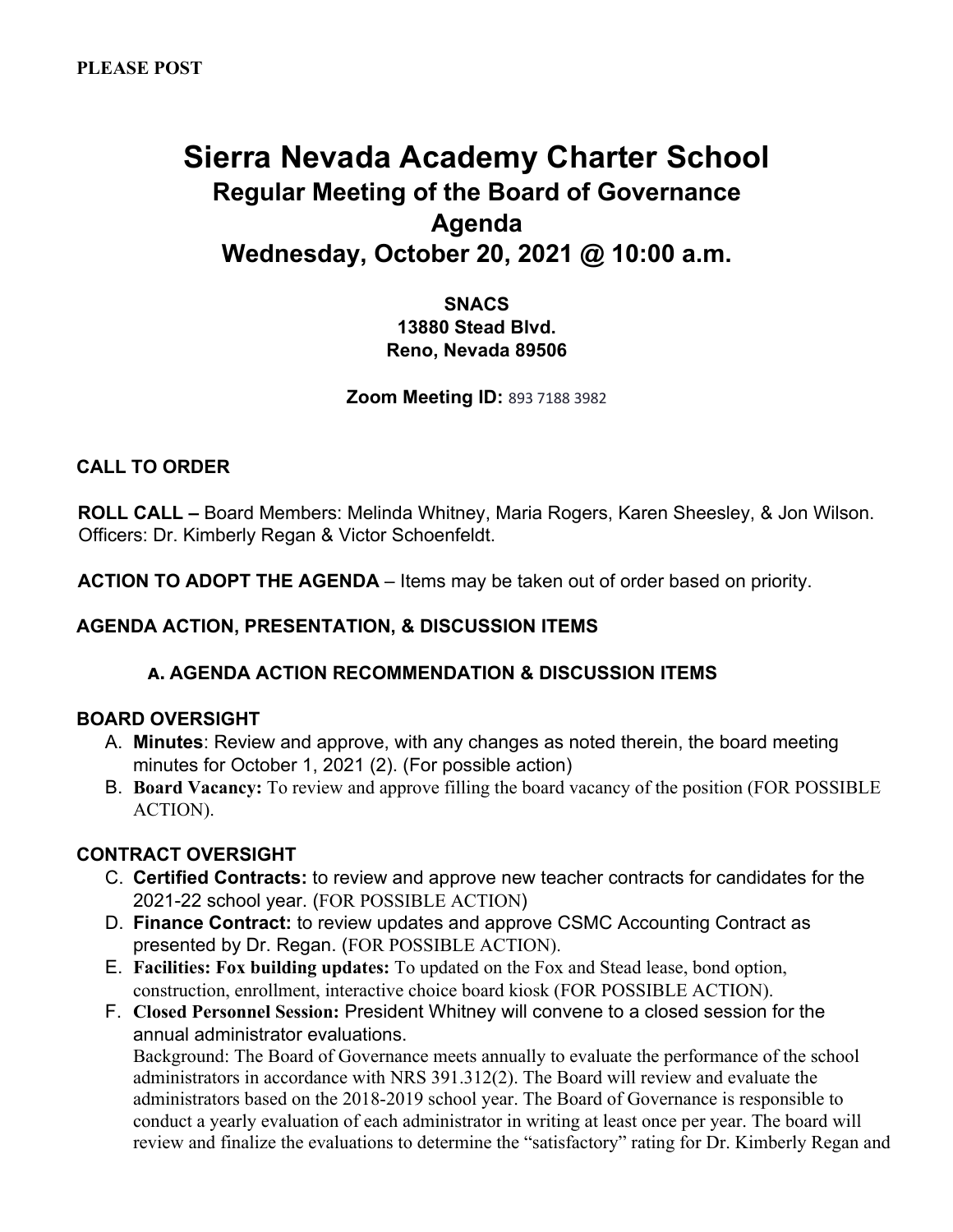Mr. Victor Schoenfeldt. The SNACS Board of Governance convenes in closed session to discuss and evaluate the administrators in written form. The board will reconvene in public session to approve the evaluations.

## **FINANCIAL OVERSIGHT**

G. **Augmented FY22 Budget:** To review and approve the Augmented Budget for the 2021-2022 school year. (FOR POSSIBLE ACTION)

**Background:** The augmented budget for the 2021-22 is submitted to the Department of Education based on projections for the FY22 school year.

#### **ORGANIZATIONAL INSIGHT**

H. **School Performance Plan:** Review and Approve the proposed goals for the FY22 (FOR POSSIBLE ACTION)

I. **Safe Schools Discipline Plan:** Review and Approve the revised Safe Schools Discipline Plan for the FY22 school year (FOR POSSIBLE ACTION)

#### **NEW BUSINESS – To consider any new business as necessary.**

#### **Discussion:**

J. **Chief Executive Officer Discussion –** Other business updates not already discussed

K. **Chief Education Officer Discussion -** SPP goals, discipline policy, safety, and other educational updates

1. **PUBLIC COMMENT** – Comments from the public are invited at this time on topics not specifically addressed elsewhere in the agenda. A "Citizen's Request to Speak" card should be filled out and submitted to the Board President before speaking during the Public Comment section. The Board is precluded from discussing or acting on items raised by Public Comment, which are not already on the agenda.

## **BOARD REPORTS/REQUESTS** (Information Only/No Action)

Brief updates and notices from the Board regarding school activities, conferences, and/or action on requests by Board members for information or agenda items.

## **ANNOUNCEMENT OF MEETINGS**

The Board will meet at their regularly scheduled quarterly meeting on TBA.

**ADJOURNMENT** Members of the public who are disabled and require special accommodations or assistance at the meeting are requested to notify Dr. Kimberly Regan, Chief Executive Officer, in writing at 13880 Stead Blvd., Reno, Nevada 89506, or by calling (775) 677-4500 prior to the meeting date.

This agenda has been posted at the following locations on/by October 14, 2021: Washoe County School District Administration Building; SNACS Main Office; Nevada Department of Education Main Office; North Valleys Library; North Valleys Post Office and online at www.snacs.org.